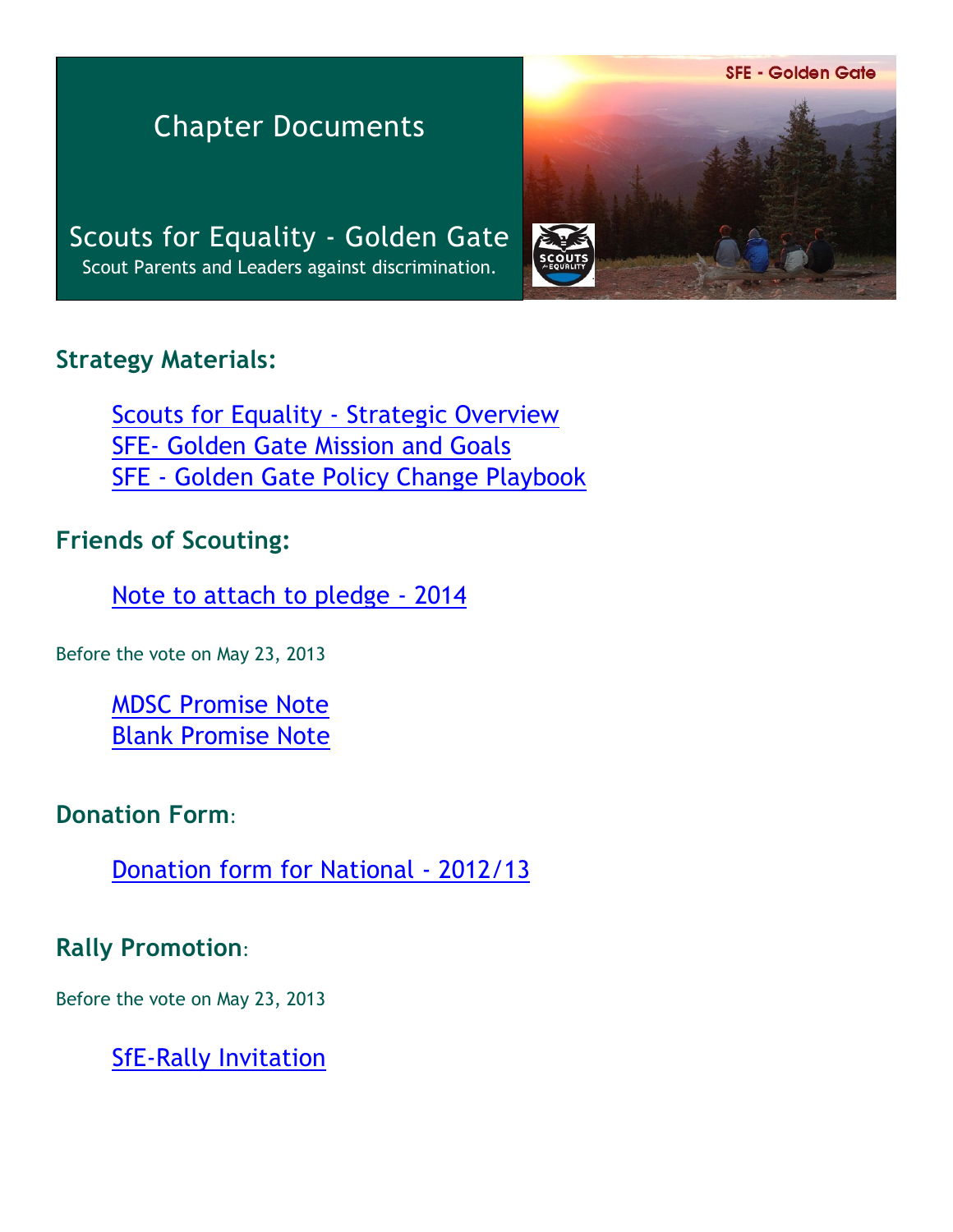#### **Pride Parades**:

[Salt Lake City Pride Parade - 2014 - Facebook Event](https://www.facebook.com/events/184719015064276/?ref_dashboard_filter=upcoming) [San Francisco Pride Parade Flyer](http://moragascouting.org/SFE_ppf.pdf) [SF Pride Parade - 2013 Pictures - Facebook Event](https://www.facebook.com/events/613743678650019/)

### **Chapter Websites and Facebook Groups**:

[SFE - Golden Gate Index Page](http://www.moragascouting.org/SFE_in.pdf) [SFE - Golden Gate - Facebook](https://www.facebook.com/ScoutsforEqualityGoldenGate)

[Chief Seattle Scouts for Equality-Facebook](https://www.facebook.com/groups/ChiefSeattleScoutsForEquality/) [Sam Houston Scouts for Equality-Facebook](https://www.facebook.com/HoustonScoutsforEquality) [Oak Park Scouts for Equality-Facebook](https://www.facebook.com/oakparkscoutsforequality) [Oregon Trail Council Scouts for Equality-Facebook](https://www.facebook.com/groups/otcequality/) [Scouts for Equality Western NLC BSA-Facebook](https://www.facebook.com/S4E.WesternNLC) [Scouts for Equality Denver Area-Facebook](https://www.facebook.com/pages/Scouts-for-Equality-Denver-Area/1414468402134997) [Twin Cities Scouts for Equality-Facebook](https://www.facebook.com/TC.SFE) [Utah: Equal Scouts - Inclusive Scouting-Facebook](https://www.facebook.com/groups/550635784986406/)

[Old Scout's Promise - Facebook](https://www.facebook.com/oldscoutspromise) [Scouts for Equality - Facebook](https://www.facebook.com/ScoutsForEquality)